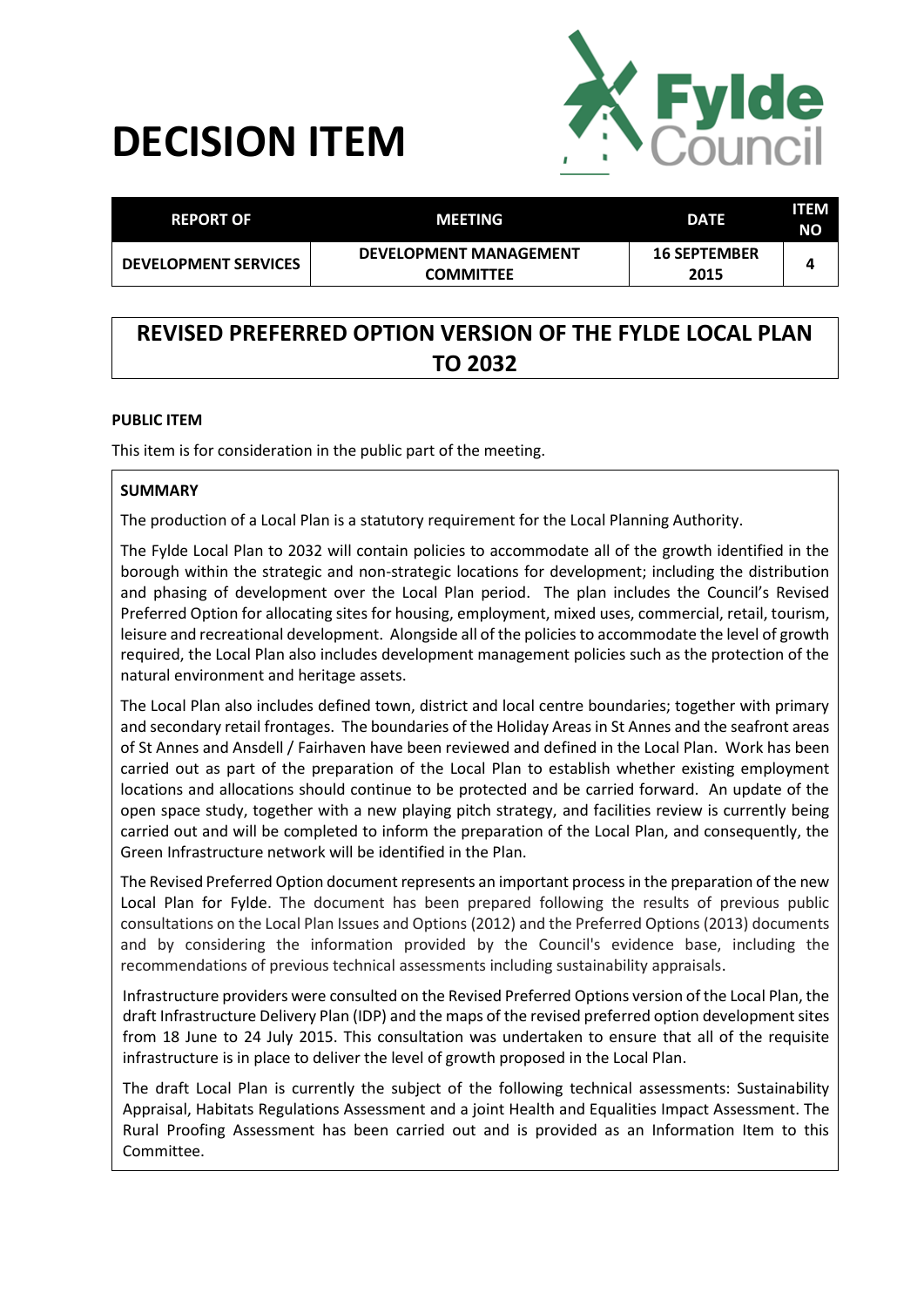The preparation of the Local Plan has and will continue to take into account the views of the community and stakeholders. Ultimately, the Local Plan, once adopted, will directly or indirectly affect all residents, communities, businesses and visitors within the Borough.

#### **RECOMMENDATIONS**

- **1.** Issue the Revised Preferred Option version of the Fylde Local Plan to 2032 for public consultation in Autumn 2015.
- **2.** That delegated authority is given to the Head of Planning (following consultation with the Chairman and Vice Chairman of the Development Management Committee) to make any further amendments to the text of the Revised Preferred Options version of the Local Plan, the draft Infrastructure Delivery Plan (the IDP) and the accompanying maps.
- **3.** That Committee endorse the proposed approach to consultation as set out in the report.

| <b>CORPORATE PRIORITIES</b>                                              |                                                        |  |
|--------------------------------------------------------------------------|--------------------------------------------------------|--|
| To Promote the Enhancement of The<br>Natural & Built Environment (Place) | To Encourage Cohesive Communities<br>(People)          |  |
| To Promote a Thriving Economy<br>(Prosperity)                            | To Meet Expectations of our Customers<br>(Performance) |  |

#### **SUMMARY OF PREVIOUS DECISIONS**

#### **Cabinet 27 November 2013 – Local Plan Progress Report and Funded Budget Increase Request**

Cabinet RESOLVED to agree to the revised resource plan detailed in appendix to the report and approve a budget increase in the sum of £105,000 (2013/14 £25,132 & 2014/15 £79,868) to be fully funded from estimated additional planning application fee income generated during 2013/14 in the sum of £85,000 and Neighbourhood Planning Grant in the sum of £20,000.

## **Portfolio Holder Decision 17 July 2014 – Preferred Options – Consultation Feedback**

That the Portfolio Holder approves the content of the Responses Report, to assist in the development of the Revised Preferred Option of the Local Plan (Part 1) to 2030.

That the Portfolio Holder approves the Responses Report for publication on the Council's website.

#### **Cabinet 26 November 2014 – Fylde Local Plan to 2030**

Cabinet RESOLVED to approve Option 3 to prepare a Local Plan Part 1 and Part 2 combined, for Fylde covering a 15 year period from adoption on the grounds that it is the best value revised option and the complete plan is delivered sooner;

Cabinet RESOLVED to approve the resource plan for Option 3 as described at appendix 4 of the report in a total additional sum of £226,700 to be fully funded by a combination of estimated additional planning fee income and by virements from existing approved budgets;

Cabinet NOTED the revised re-phasing of expenditure as set out in appendix 4 to match the revised delivery timetable.

**Development Management Committee 17 June 2015 – Revised Preferred Option version of the Local Plan to 2032 – members agreed the following five recommendations:**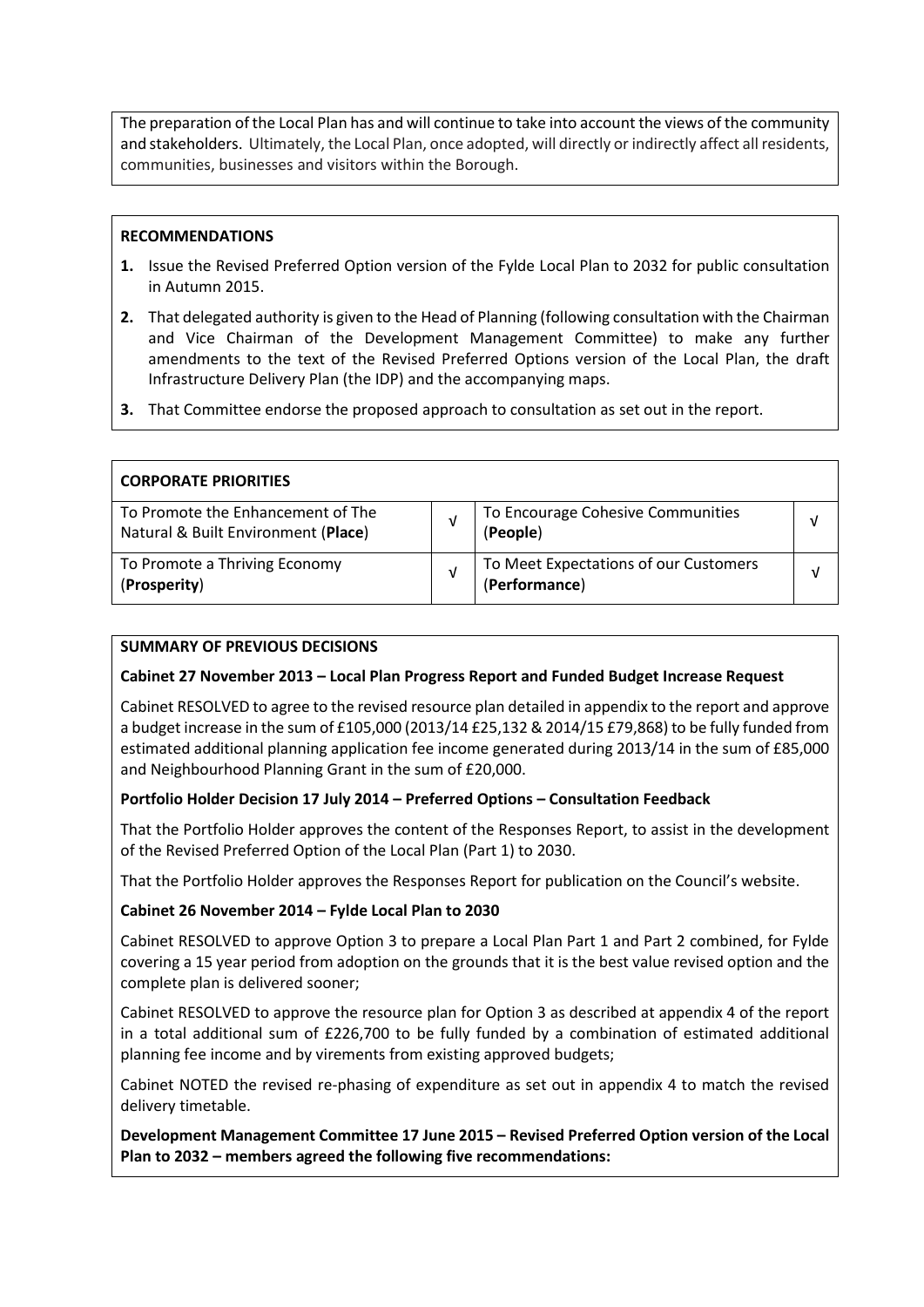1. Issue the draft Revised Preferred Option version of the Fylde Local Plan to 2032 for public consultation in Autumn 2015, following consultations with the infrastructure providers regarding the quantum and distribution of development proposed in the draft plan; and the carrying out of the following technical assessments into the draft plan: Sustainability Appraisal, Habitats Regulations Assessment, Health Impact Assessment, Equalities Impact Assessment, Rural Proofing Assessment and a Viability Assessment.

2. Approve the draft policies in the housing chapter (Chapter 10: Provision of Homes in Fylde) for immediate use as 'Interim Housing Policies' for use by the Development Management Committee and for decisions determined under Delegated Authority by the Head of Planning and that the existing Interim Housing Policy on the website be removed.

3. That the draft Masterplan Policy in Chapter 7 (Strategic Locations for Development) be approved with immediate effect for use by the Development Management Committee and for decisions determined under Delegated Authority by the Head of Planning.

4. That delegated authority is given to the Head of Planning (in consultation with the Chairman and Vice Chairman of the Development Management Committee) to make any amendments to the text of the draft Local Plan, including typographical errors, together with the drafting of maps to accompany the Revised Preferred Option document.

5. That delegated authority is given to the Head of Planning for the preparation of a Policies Map, which will accompany the Revised Preferred Option version of the Fylde Local Plan to 2032. The Policies Map will include all of the sites allocated for development, together with areas of constraint including the Green Belt and nature conservation sites, and infrastructure projects.

#### **REPORT**

#### **THE FYLDE LOCAL PLAN TO 2032**

- 1**.** Future development within Fylde will be guided by the plans and policies within the new Local Plan for Fylde, which will run from 1 April 2011 to 31 March 2032, to ensure a 15 year plan from the date of adoption in 2017.
- 2. The Fylde Local Plan to 2032 hereinafter referred to as the Local Plan will include Strategic and Non-Strategic Allocations for new homes and employment land, sites for Gypsies, Travellers and Travelling Showpeople, leisure, retail, tourism and community use, or a mixture of such uses. The Local Plan will also comprise Development Management policies, which will inform decisions on planning applications and appeals; together with policies to protect the natural and built environment and heritage assets.
- 3. The Local Plan, once adopted, will supersede the current saved policies of the Fylde Borough Local Plan (As Altered: October 2005). Appendix 1 of the Local Plan sets out the policies in the adopted Fylde Borough Local Plan (As Altered: October 2005) and shows:
	- $\triangleright$  Policies which will be replaced by policies in this new Fylde Local Plan to 2032 including both Strategic and Non-Strategic Allocations and Development Management policies;
	- $\triangleright$  Policies which have been superseded by the National Planning Policy Framework (the Framework); and
	- $\triangleright$  Policies which are no longer required.
- 4. Preparation of the Local Plan has fulfilled the requirements set out in the Planning and Compulsory Purchase Act 2004 and the Town and Country Planning (Local Planning) (England)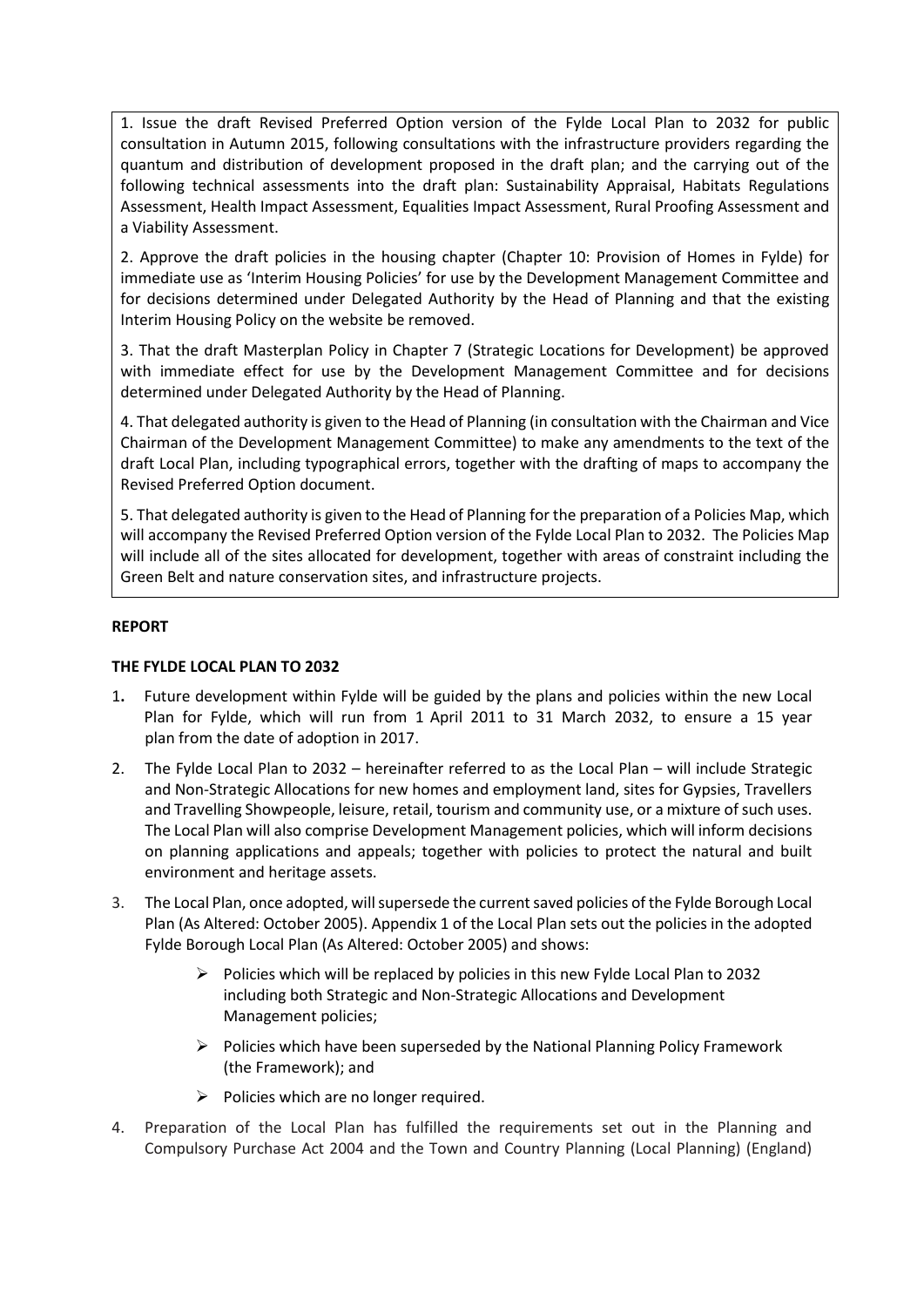Regulations 2012; and has followed the guidance set out in the Framework, published in March 2012, and the Planning Practice Guidance (PPG), issued in March 2014.

- 5. The Local Plan is built upon the key principle of **sustainable development** and its three dimensions: social, economic and environmental. These dimensions give rise to the need for the planning system to perform a number of roles (the Framework, paragraph 7):
	- **An economic role** contributing to building a strong, responsive and competitive economy, by ensuring that sufficient land of the right type is available in the right places and at the right time to support growth and innovation; and by identifying and co-ordinating development requirements, including the provision of infrastructure;
	- **A social role** supporting strong, vibrant and healthy communities, by providing the supply of housing required to meet the needs of present and future generations; and by creating a high quality built environment, with accessible local services that reflect the community's needs and support its health, social and cultural well-being; and
	- **An environmental role** contributing to protecting and enhancing our natural, built and historic environment; and, as part of this, helping to improve biodiversity, use natural resources prudently, minimise waste and pollution, and mitigate and adapt to climate change including moving to a low carbon economy.
- 6. Since the abolition of regional spatial strategies, local plans provide both the strategic and locally specific parts of the development plan, whilst the Framework sets out national policies, which are material considerations in all relevant planning decisions. The Local Plan will not repeat policies contained in the Framework unless there is a locally specific aspect of the Framework that needs to be clarified.
- 7. Neighbourhood Development Plans may also be produced for parts of the borough by Parish / Town Councils / Neighbourhood Forums and these must be in conformity with the adopted Local Plan and National Policy. Some Neighbourhood Development Plans are being prepared in advance of the Local Plan. Once adopted, neighbourhood plans form part of the development plan for their area.
- 8. Promoting health and wellbeing, equality, viability, achieving good design and sustainability are **cross cutting themes** promoted through the Framework. The cross cutting themes are integral to all the policies and they run through the Local Plan.
- 9. The Local Plan is being prepared in close co-operation with Blackpool Council, Wyre Council and Lancashire County Council, which collectively comprise the Fylde Coast sub-region, together with other statutory consultees including the Environment Agency and Natural England and Preston City Council, as part of the Duty to Co-operate on strategic planning issues introduced through the Localism Act and the Framework (paragraph 178).
- 10. The Local Plan contains a **Spatial Portrait** (Chapter 2) of how the Borough looks and functions now, together with a **Vision for Fylde** (Chapter 3) to the end of the plan period, five **Strategic Objectives** (Chapter 4) and a **Development Strategy** (Chapter 6).The **Vision** and the **Development Strategy** set out how the Council envisages the area will develop over the course of the Local Plan period. It seeks to ensure that new homes, jobs and services required by communities are located in the most sustainable locations and that the mechanisms for delivering the necessary infrastructure, facilities and other development will be provided to make this achievable.
- 11. The Local Plan identifies four Strategic Locations for Development, in Chapters 6 and 7 which will be the focus for the level of housing and employment growth required in Fylde up to the end of the plan period. The four Strategic Locations are: Lytham and St Annes; Fylde – Blackpool Periphery; Warton; and Kirkham and Wesham. To accommodate the level of growth proposed,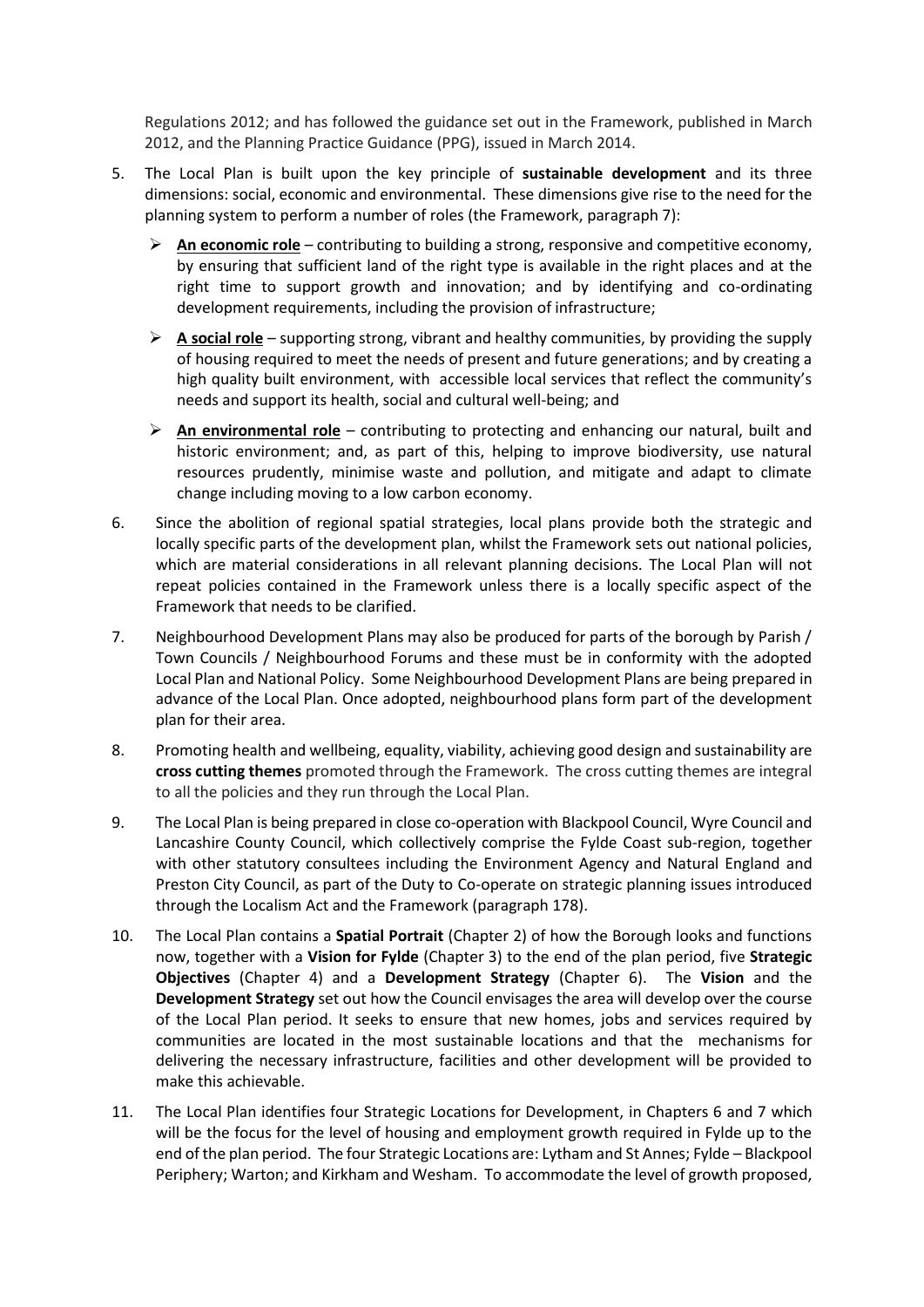the Local Plan includes a masterplan policy for all of the Strategic Locations to ensure that new development on strategic sites is planned and delivered in an effective manner. It has already been agreed that this masterplan policy be approved for use by the Development Management Committee and the Head of Planning and Regeneration, with immediate effect. In addition, the plan identifies sites for development outside the four Strategic Locations for Development.

- 12. The Local Plan includes General Development Policies in Chapter 8 on the Green Belt, Areas of Separation, development in the countryside, promoting mixed use development and achieving good design in development.
- 13. Chapter 9 on the Fylde Economy includes policies on the overall provision of employment land and existing employment sites; the retail hierarchy, which is based upon vibrant town, district and local centres; leisure, culture and tourism development and tourism accommodation in the classic seaside resorts.
- 14. Chapter 10 on the Provision of Homes in Fylde includes the housing requirement number; allocation of housing land; density, mix and design of new residential development; conversions and change of use to residential; the provision of Affordable Housing; Gypsies, Travellers and Travelling Showpeople's Sites; isolated new homes in the countryside; and replacements of, and extensions to, existing homes in the countryside. It has already been agreed that the policies in the housing chapter be adopted as 'Interim Housing Policies' for use by the Development Management Committee and the Head of Planning, with immediate effect. This will ensure that up-to-date policies, which are in accordance with the Framework, are available for use by the Development Management Committee and the Head of Planning when determining planning applications.
- 15. Chapter 11 on Health and Wellbeing includes, amongst other things, the provision of community facilities and indoor and outdoor sports facilities.
- 16. Chapter 12 on Infrastructure, Service Provision and Transport focusses on developer contributions and the Community Infrastructure Levy (CIL); strategic highway improvements; safeguarding Blackpool Airport as an operational airport; enhancing sustainable transport choice and the provision of parking standards. Parking standards are proposed to be the subject of a separate supplementary planning document.
- 17. Chapter 13 on Water Resource Management, Flood Risk and Addressing Climate Change focusses on flood alleviation, water quality and water efficiency; surface water run-off and sustainable drainage; renewable and low carbon energy generation; decentralised energy networks and district heating systems
- 18. Chapter 14 on Conserving and Enhancing the Natural, Historic and Built Environment focusses on landscape; biodiversity; protecting existing and providing additional open space and Green Infrastructure; the management and enhancement of open space; and the protection of Heritage Assets including listed buildings, conservation areas and registered historic parks and gardens.
- 19. A Policies Map will be prepared and will accompany the next version of the Local Plan Publication Version - when it is issued for consultation in 2016. The Policies Map will include all of the sites allocated for development, together with areas of constraint including the Green Belt, Areas of Separation and nature conservation sites, and infrastructure projects including the M55 (Junction 4) to Heyhouses (St Annes) link road.
- 20. It is a statutory requirement and best practice that the Local Plan is subject to several technical assessments during its preparation to ensure that it addresses the specific issues of sustainability, impact on international sites of nature conservation importance, economic viability, health, equality and impact on rural areas. Therefore, the following technical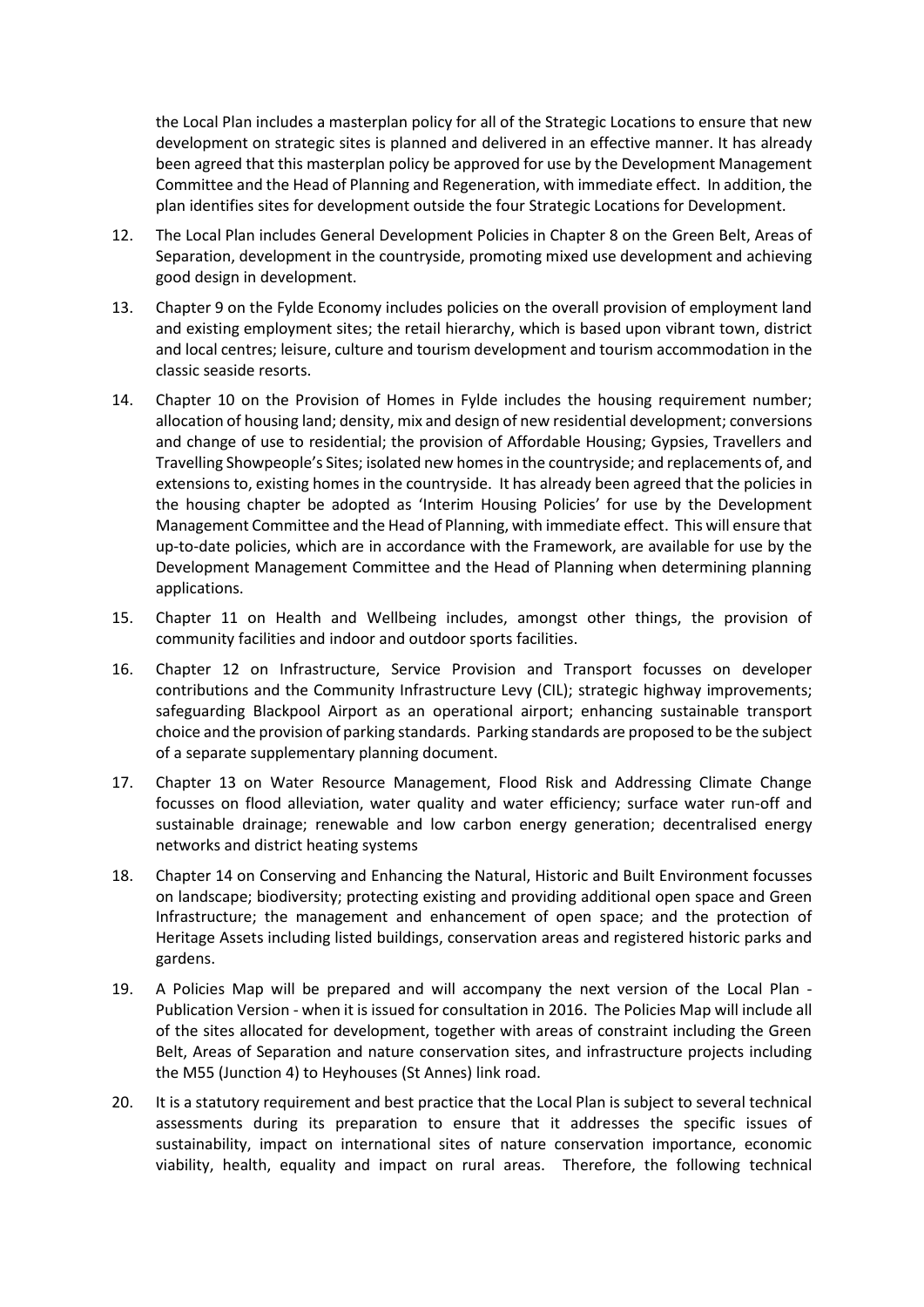assessments of the Local Plan are currently being undertaken and the results will also be made available for public consultation:

- $\triangleright$  Sustainability Appraisal (SA)
- Habitat Regulations Assessment (HRA) Screening Report
- $\triangleright$  Health Impact Assessment (HIA)
- Equalities Impact Assessment
- $\triangleright$  Rural Proofing Assessment (complete and presented for information)
- Viability Assessment
- 21. A draft Infrastructure Delivery Plan for Fylde (IDP), incorporating an Infrastructure Delivery Schedule (IDS), has been prepared to accompany the Revised Preferred Option version of the Local Plan. The schedule highlights uncertainties surrounding funding and delivery, and will therefore impact upon the amount, distribution and phasing of development in the Local Plan. The IDP identifies infrastructure projects which will assist in accommodating all of the growth (housing, employment and mixed use development) proposed in this Local Plan. Infrastructure providers were consulted as part of the plan making process, from 18 June to 24 July 2015, so as to ensure that all of the requisite infrastructure is in place to deliver the level of growth proposed in the Local Plan. Infrastructure provides were asked to make any necessary amendments to update the text in the Revised Preferred Option version of the Local Plan and the IDP and make comments on the schedule, checking that the details are accurate; adding the details of infrastructure projects that have not been included; filling-in any gaps if possible; and making observations on the maps of all of the housing, employment and mixed use development sites. At the same time, statutory consultees, including Natural England, Historic England and the Marine Management Organisation were contacted and asked to read through and provide comments on the draft documents. The comments and changes proposed by the infrastructure providers and statutory consultees have been taken on board and the amended Local Plan and IDP are currently being subjected to technical assessments, including a Sustainability Appraisal and Viability Assessment.
- 22. Based on the approved timetable, the Local Plan will not be adopted until March 2017. It is not possible to put off the determination of planning applications pending the adoption of the plan. The emerging plan will be a material consideration in the determination of any planning application, however its weight will be limited at this time but will increase as the plan passes through the various stages of its preparation. In order to ensure that development that comes forward ahead of the Local Plan is in accordance with its key principles, in line with the decision of the Committee on 17 June 2015, the housing and masterplanning of strategic locations for development will continue to be used to guide development, but in their amended form.
- 23. The timetable agreed on 26 November 2014 showed the Revised Preferred Option being put out for consultation on 1 October 2015. It is proposed that the consultation starts on the 15 October. There has been two weeks slippage caused by the fact that the Scope of the Sustainability Appraisal had to be subject to a five week statutory consultation period. This is because the plan has changed from a Part 1 to a complete Local Plan and has a much wider scope.
- 24. The consultation on the local plan and supporting documents would take place over a period of 7 weeks, rather than the minimum of 6 weeks set out in the Statement of Community Involvement, in order to make an allowance for the school half term holidays which will fall during the consultation period. Access to the documents would be provided by internet, including via local libraries and the Council Offices and would be available for comment for the whole of the consultation period. Drop in sessions are proposed to be held in those areas where